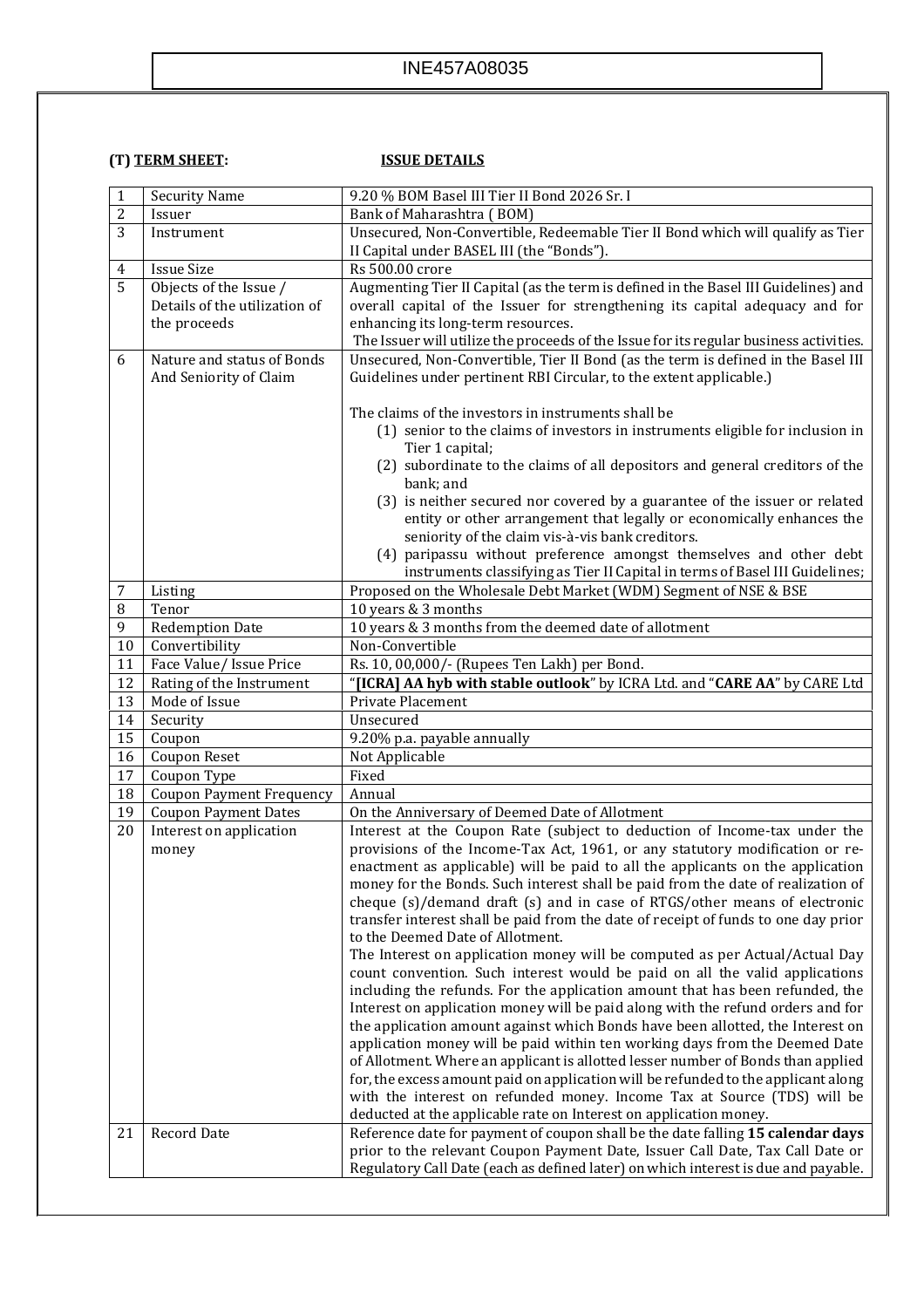|          |                                                   |                               | In the event the Record Date for Coupon Payment date falls on a day which is not<br>a business day, the next business day will be considered as the Record Date. |
|----------|---------------------------------------------------|-------------------------------|------------------------------------------------------------------------------------------------------------------------------------------------------------------|
| 22       | <b>Computation of Interest</b>                    |                               | Actual/ Actual as per SEBI guidelines                                                                                                                            |
| 23       | Put Option                                        |                               | Not Applicable                                                                                                                                                   |
| 24       | Call                                              | i) Issuer Call in             | <b>NA</b>                                                                                                                                                        |
|          | Option                                            | normal course                 |                                                                                                                                                                  |
|          |                                                   | ii) Tax Call or               | If a Tax Event (as described below) has occurred and continuing, then the Issuer                                                                                 |
|          |                                                   | Variation                     | may, having notified the Trustee not less than 21 calendar days prior to the date                                                                                |
|          |                                                   |                               | of exercise of such Tax Call or Variation (which notice shall specify the date fixed                                                                             |
|          |                                                   |                               | for exercise of the Tax Call or Variation "Tax Call Date"), may exercise a call on                                                                               |
|          |                                                   |                               | the Bonds or substitute the Bonds or vary the terms of the Bonds so that the                                                                                     |
|          |                                                   |                               | Bonds have better classification.<br>A Tax Event has occurred if, as a result of any change in, or amendment to, the                                             |
|          |                                                   |                               | laws affecting taxation (or regulations or rulings promulgated there under) of                                                                                   |
|          |                                                   |                               | India or any change in the official application of such laws, regulations or rulings                                                                             |
|          |                                                   |                               | the Issuer will no longer be entitled to claim a deduction in respect of computing                                                                               |
|          |                                                   |                               | its taxation liabilities with respect to coupon on the Bonds.                                                                                                    |
|          |                                                   |                               | The exercise of Tax Call by the Issuer is subject to requirements set out in the                                                                                 |
|          |                                                   |                               | Applicable RBI Guidelines (as defined below). RBI will permit the Issuer to                                                                                      |
|          |                                                   |                               | exercise the Tax Call only if the RBI is convinced that the Issuer was not in a                                                                                  |
|          |                                                   | iii) Regulatory               | position to anticipate the Tax Event at the time of issuance of the Bonds<br>If a Regulatory Event (as described below) has occurred and continuing, then the    |
|          |                                                   | Call or Variation             | Issuer may, having notified the Trustee not less than 21 calendar days prior to                                                                                  |
|          |                                                   |                               | the date of exercise of such Regulatory Call or Variation (which notice shall                                                                                    |
|          |                                                   |                               | specify the date fixed for exercise of the Regulatory Call or Variation (the                                                                                     |
|          |                                                   |                               | "Regulatory Call Date")), may exercise a call on the Bonds or substitute the Bonds                                                                               |
|          |                                                   |                               | or vary the terms of the Bonds so that the Bonds have better classification.                                                                                     |
|          |                                                   |                               | A Regulatory Event is deemed to have occurred if there is a downgrade of the<br>Bonds in regulatory classification i.e. Bonds is excluded from the consolidated  |
|          |                                                   |                               | capital of the Issuer.                                                                                                                                           |
|          |                                                   |                               | The exercise of Regulatory Call by the Issuer is subject to requirements set out                                                                                 |
|          |                                                   |                               | in the Applicable RBI Guidelines (as defined below). RBI will permit the Issuer to                                                                               |
|          |                                                   |                               | exercise the Regulatory Call only if the RBI is convinced that the Issuer was not                                                                                |
|          |                                                   |                               | in a position to anticipate the Regulatory Event at the time of issuance of the                                                                                  |
|          |                                                   |                               | Bonds.                                                                                                                                                           |
| 25       | <b>Call Option Price</b>                          |                               | Rs. 10, 00,000/- (Rupees Ten Lakh) per Bond.                                                                                                                     |
|          | (in case of point 24 ii & iii<br>mentioned above) |                               |                                                                                                                                                                  |
| 26       |                                                   | Call Notification Time        | 10 calendar days prior to the date of exercise of Call                                                                                                           |
|          |                                                   | (in case of point 24 ii & iii |                                                                                                                                                                  |
|          |                                                   | mentioned above)              |                                                                                                                                                                  |
| 27       | Depository                                        |                               | National Securities Depository Limited and Central Depository Services (India)                                                                                   |
|          | Cross Default                                     |                               | Limited                                                                                                                                                          |
| 28<br>29 | Issuance                                          |                               | Not Applicable<br>Only in dematerialized form                                                                                                                    |
| 30       | Trading                                           |                               | Only in dematerialized form                                                                                                                                      |
|          | <b>Issue Schedule</b>                             |                               |                                                                                                                                                                  |
| 31       | <b>Issue Opening Date</b>                         |                               | June 27, 2016                                                                                                                                                    |
| 32       |                                                   | <b>Issue Closing Date</b>     | June 27, 2016                                                                                                                                                    |
| 33       | Pay-In-Date                                       |                               | June 27, 2016                                                                                                                                                    |
| 34       |                                                   | Deemed Date of Allotment      | June 27, 2016                                                                                                                                                    |
| 35       |                                                   | Minimum Application and       | 10 Bonds and in multiples of 1 bond thereafter                                                                                                                   |
|          |                                                   | in multiples of Debt          |                                                                                                                                                                  |
| 36       | securities thereafter<br>Settlement               |                               | Payment of interest shall be made by way of credit through direct credit/RTGS/                                                                                   |
|          |                                                   |                               | NEFT/DD mechanism.                                                                                                                                               |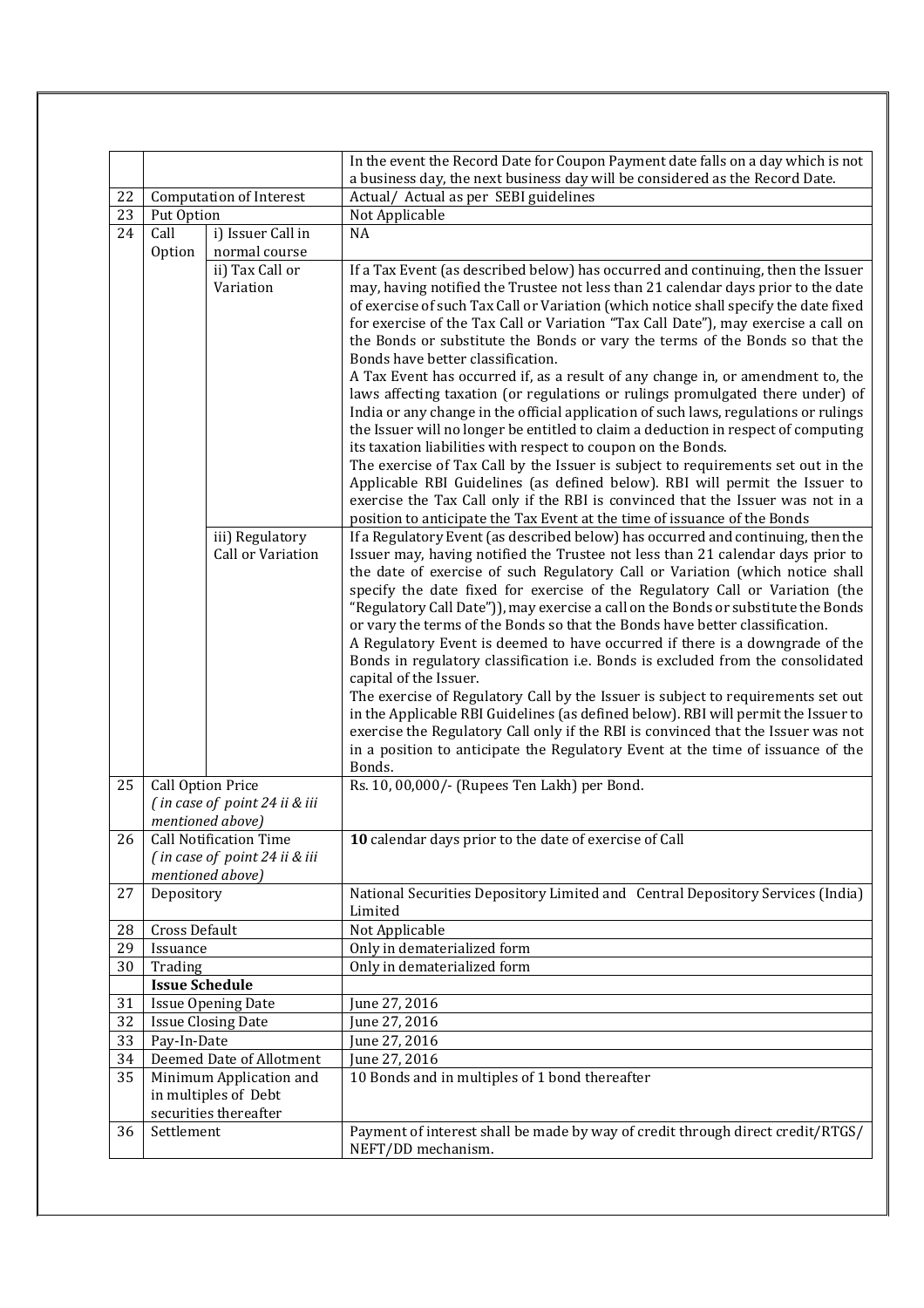| 37 | Loss Absorption feature | The Bonds shall be subject to loss absorbency features applicable for non-equity                                                                                                                                                                                                                                                                                                                                                                                                                                                                                                                                                                                                                                                                                                                                          |
|----|-------------------------|---------------------------------------------------------------------------------------------------------------------------------------------------------------------------------------------------------------------------------------------------------------------------------------------------------------------------------------------------------------------------------------------------------------------------------------------------------------------------------------------------------------------------------------------------------------------------------------------------------------------------------------------------------------------------------------------------------------------------------------------------------------------------------------------------------------------------|
|    | (PONV Trigger)          | capital instruments vide Master Circular No. DBR.No.BP.BC.1/21.06.201/2015-<br>16 dated July 01, 2015 issued by the Reserve Bank of India on Basel III Capital<br>Regulations covering terms and conditions for issue of Debt Capital Instruments<br>for inclusion as Tier II Capital (Annex 5 of the RBI Master Circular) and minimum<br>requirement to ensure loss absorbency of non-equity regulatory capital<br>instruments at the Point of Non Viability (PONV) (Annex 16 of the RBI Master<br>Circular) to the extent applicable to Tier II Bonds.                                                                                                                                                                                                                                                                  |
|    |                         | If a PONV Trigger Event (as described below) occurs, the Issuer shall:<br>(i) notify the Trustee;                                                                                                                                                                                                                                                                                                                                                                                                                                                                                                                                                                                                                                                                                                                         |
|    |                         | (ii) cancel any coupon which is accrued and unpaid on the Bonds as on the write-<br>down date; and                                                                                                                                                                                                                                                                                                                                                                                                                                                                                                                                                                                                                                                                                                                        |
|    |                         | (iii) Without the need for the consent of Bondholders or the Trustee, write down<br>the outstanding principal of the Bonds by such amount as may be prescribed<br>by RBI ("PONV Write Down Amount") and subject as is otherwise required by<br>the RBI at the relevant time. The Issuer will affect a write-down within thirty<br>days of the PONV Write-Down Amount being determined and agreed with the<br>RBI.                                                                                                                                                                                                                                                                                                                                                                                                         |
|    |                         | Once the principal of the Bonds have been written down pursuant to PONV<br>Trigger Event, the PONV Write-Down Amount will not be restored in any<br>circumstances, including where the PONV Trigger Event has ceased to continue.                                                                                                                                                                                                                                                                                                                                                                                                                                                                                                                                                                                         |
|    |                         | PONV Trigger Event, in respect of the Issuer [or its group], means the earlier of:<br>a) a decision that the conversion or permanent write off, without which<br>the Bank would become nonviable, is necessary, as determined by the<br>Reserve Bank of India; and<br>the decision to make a public sector injection of capital, or equivalent<br>b)<br>support, without which the Bank would have become non-viable, as<br>determined by the RBI.                                                                                                                                                                                                                                                                                                                                                                        |
|    |                         | However, any capital infusion by Government of India into the Issuer as the<br>promoter of the Issuer in the normal course of business may not be construed as<br>a PONV trigger.                                                                                                                                                                                                                                                                                                                                                                                                                                                                                                                                                                                                                                         |
|    |                         | Such a decision would invariably imply that the write-off consequent upon the<br>trigger event must occur prior to any public sector injection of capital so that the<br>capital provided by the public sector is not diluted. As such, there will not be any<br>residual claims on the issuer which are senior to ordinary shares of the bank,<br>following a trigger event and when conversion or write-off is undertaken.                                                                                                                                                                                                                                                                                                                                                                                              |
|    |                         | For the purpose of these guidelines, a non-viable bank will be a bank which,<br>owing to its financial and other difficulties, may no longer remain a going concern<br>on its own in the opinion of the Reserve Bank unless appropriate measures are<br>taken to revive its operations and thus, enable it to continue as a going concern.<br>The difficulties faced by a bank should be such that these are likely to result in<br>financial losses and raising the Common Equity Tier 1 capital of the bank should<br>be considered as the most appropriate way to prevent the bank from turning<br>non-viable. Such measures would include conversion or permanent write-off of<br>non-equity regulatory capital, fully or partially, with or without other measures<br>as considered appropriate by the Reserve Bank. |
|    |                         | In rare situations, a bank may also become non-viable due to non-financial<br>problems, such as conduct of affairs of the bank in a manner which is detrimental<br>to the interest of depositors, serious corporate governance issues, etc. In such                                                                                                                                                                                                                                                                                                                                                                                                                                                                                                                                                                       |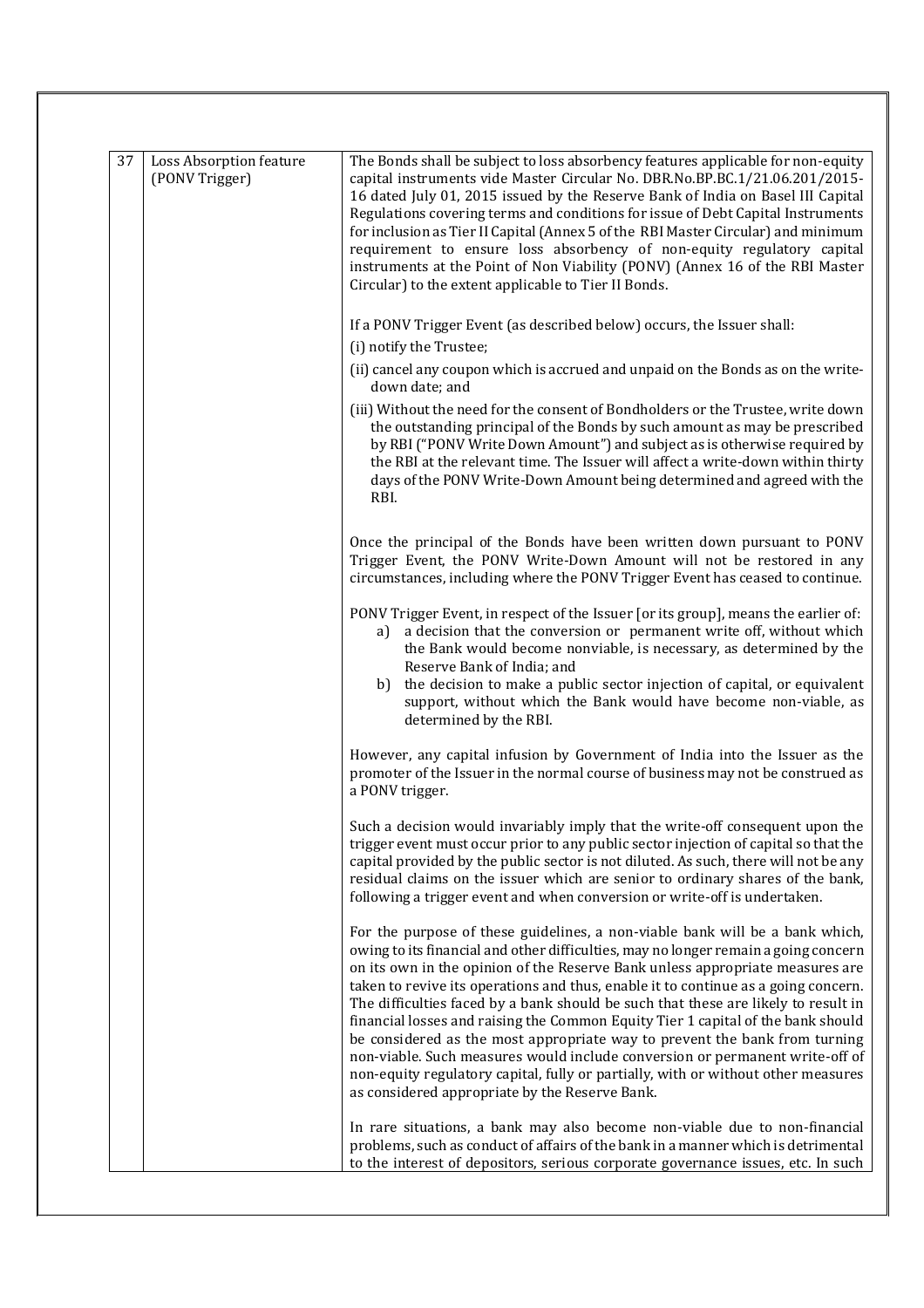| situations raising capital is not considered a part of the solution and therefore,<br>may not attract provisions of this framework.                                                                                                                                                                                                                                                                                                                                                                                                                                                                                                                                                           |
|-----------------------------------------------------------------------------------------------------------------------------------------------------------------------------------------------------------------------------------------------------------------------------------------------------------------------------------------------------------------------------------------------------------------------------------------------------------------------------------------------------------------------------------------------------------------------------------------------------------------------------------------------------------------------------------------------|
| A bank facing financial difficulties and approaching PONV will be deemed to<br>achieve viability if within a reasonable time in the opinion of Reserve Bank of<br>India; it will be able to come out of the present difficulties if appropriate<br>measures are taken to revive it. The measures including conversion or write-off<br>/ public sector injection of funds are likely to:<br>a) Restore depositors'/investors' confidence;<br>b) Improve rating/creditworthiness of the bank and thereby improve its<br>borrowing capacity and liquidity and reduce cost of funds; and<br>c) Augment the resource base to fund balance sheet growth in the case of<br>fresh injection of funds. |
| The amount of Bonds to be written-off shall be determined by RBI.                                                                                                                                                                                                                                                                                                                                                                                                                                                                                                                                                                                                                             |
| I. Treatment of Bonds in the event of winding-up, amalgamation,<br>acquisition, reconstitution etc. of the Bank:<br>a) If the Bank goes into liquidation before the Bonds have been written-off,<br>the Bonds will absorb losses in accordance with the order of seniority<br>and as per usual legal provisions governing priority of charges.<br>b) If the Bank goes into liquidation after the Bonds have been written-off,<br>the holders of the Bonds shall have no claim on the proceeds of<br>liquidation.                                                                                                                                                                              |
| II. Amalgamation of a banking company (Section 44 A of BR Act, 1949):<br>a) If the Bank is amalgamated with any other bank before the Bonds have<br>been written-off, the Bonds shall become part of the corresponding<br>categories of regulatory capital of the new bank emerging after the<br>merger.<br>If the Bank is amalgamated with any other bank after the Bonds have<br>b)<br>been written-off, the Bonds cannot be written-up by the amalgamated<br>entity.                                                                                                                                                                                                                       |
| III. Scheme of reconstitution or amalgamation of a banking company<br>(Section 45 of BR Act, 1949):<br>If the relevant authorities decide to reconstitute the Bank or amalgamate the<br>Bank with any other bank under the Section 45 of BR Act, 1949, such a bank will<br>be deemed as non-viable or approaching non-viability and both the pre-specified<br>trigger and the trigger at the point of non-viability for conversion/write-down of<br>Bonds shall be activated. Accordingly, the Bonds shall be written-off before<br>amalgamation/reconstitution in accordance with these rules.                                                                                               |
| IV. Order of conversion/write-down of various types of capital instruments<br>The capital instruments shall be converted/ written-off in order in which they<br>would absorb losses in a gone concern situation. The capital instruments shall<br>absorb losses in accordance with the order of seniority and as per usual legal<br>provisions governing priority of charges.                                                                                                                                                                                                                                                                                                                 |
| V. Criteria to Determine the PONV:<br>The above framework will be invoked when the Bank is adjudged by Reserve<br>Bank of India to be approaching the point of non-viability, or has already reached<br>the point of non-viability, but in the views of RBI:<br>a) there is a possibility that a timely intervention in form of capital support,<br>with or without other supporting interventions, is likely to rescue the<br>Bank; and                                                                                                                                                                                                                                                      |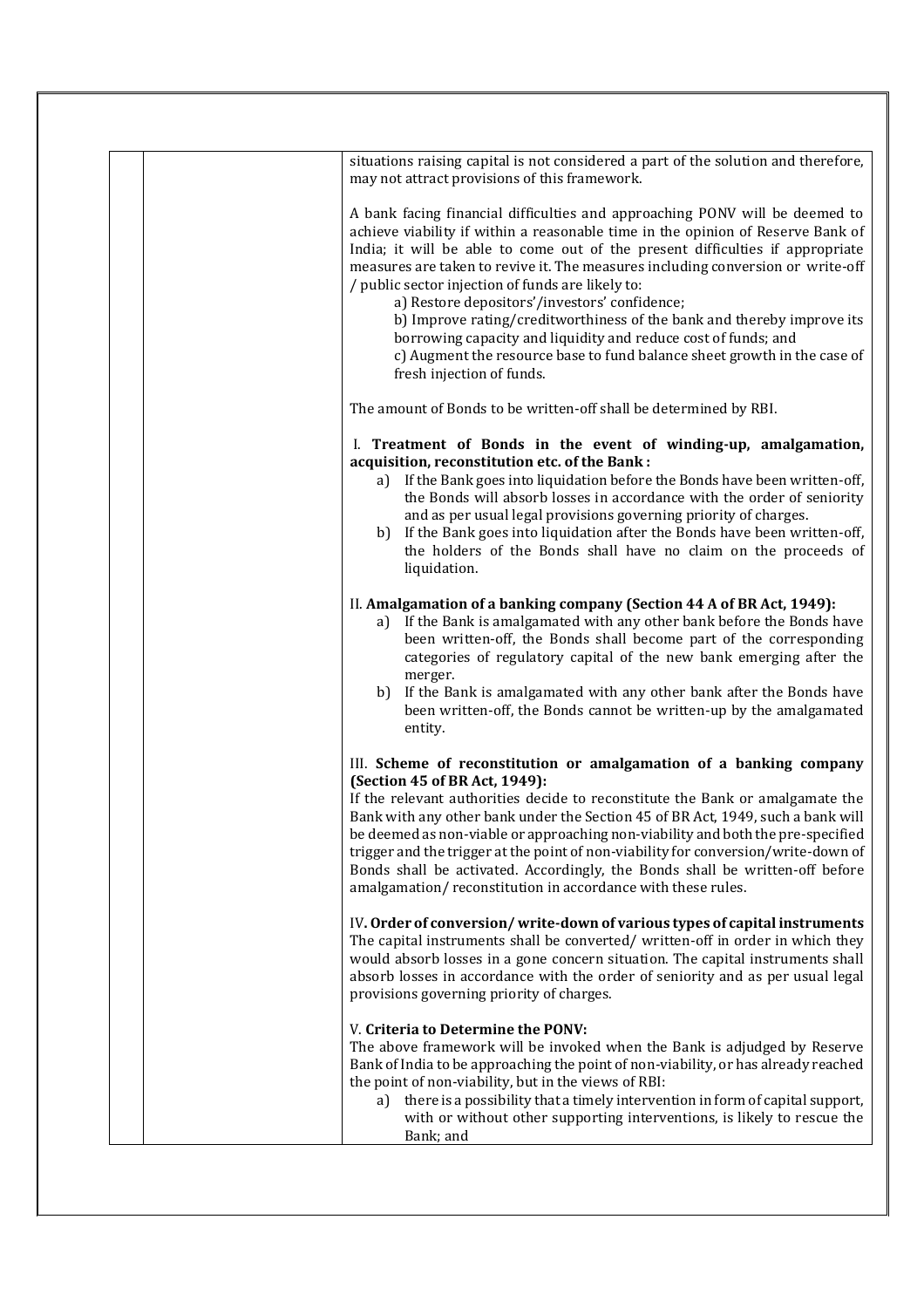| b) if left unattended, the weaknesses would inflict financial losses on the<br>Bank and, thus, cause decline in its common equity level.                                                                                                                                                                                                                                                                                                                                                                                                                                                                                                                                                                                                                                                                                                                                                                                                                                                                                                                                                                                                                                                                                                                                                                                                                                                                                                                          |
|-------------------------------------------------------------------------------------------------------------------------------------------------------------------------------------------------------------------------------------------------------------------------------------------------------------------------------------------------------------------------------------------------------------------------------------------------------------------------------------------------------------------------------------------------------------------------------------------------------------------------------------------------------------------------------------------------------------------------------------------------------------------------------------------------------------------------------------------------------------------------------------------------------------------------------------------------------------------------------------------------------------------------------------------------------------------------------------------------------------------------------------------------------------------------------------------------------------------------------------------------------------------------------------------------------------------------------------------------------------------------------------------------------------------------------------------------------------------|
| The purpose of conversion/write-off of the Bonds shall be to shore up the capital<br>level of the Bank. RBI would follow a two-stage approach to determine the non-<br>viability of the Bank. The Stage 1 assessment would consist of purely objective<br>and quantifiable criteria to indicate that there is a prima facie case of the Bank<br>approaching non viability and, therefore, a closer examination of the Bank's<br>financial situation is warranted. The Stage 2 assessment would consist of<br>supplementary subjective criteria which, in conjunction with the Stage 1<br>information, would help in determining whether the Bank is about to become<br>non-viable. These criteria would be evaluated together and not in isolation.                                                                                                                                                                                                                                                                                                                                                                                                                                                                                                                                                                                                                                                                                                               |
| Once the PONV is confirmed, the next step would be to decide whether rescue of<br>the Bank would be through conversion/write-off alone or write-off in<br>conjunction with public sector injection of funds.                                                                                                                                                                                                                                                                                                                                                                                                                                                                                                                                                                                                                                                                                                                                                                                                                                                                                                                                                                                                                                                                                                                                                                                                                                                      |
| The trigger at PONV shall be evaluated both at consolidated and solo level and<br>breach at either level shall trigger conversion/write-off. As the capital adequacy<br>is applicable both at solo and consolidated levels, the minority interests in<br>respect of capital instruments issued by subsidiaries of the Banks including<br>overseas subsidiaries can be included in the consolidated capital of the banking<br>group only if these instruments have pre-specified triggers/loss absorbency at<br>the PONV. The cost to the parent of its investment in each subsidiary and the<br>parent's portion of equity of each subsidiary, at the date on which investment in<br>each subsidiary is made, is eliminated as per AS-21. So, in case of wholly-owned<br>subsidiaries, it would not matter whether or not it has same characteristics as<br>the Bank's capital. However, in the case of less than wholly owned subsidiaries,<br>minority interests constitute additional capital for the banking group over and<br>above what is counted at solo level; therefore, it should be admitted only when<br>it (and consequently the entire capital in that category) has the same<br>characteristics as the Bank's capital. In addition, if the Bank wishes the<br>instrument issued by its subsidiary to be included in the consolidated group's<br>capital, the terms and conditions of that instrument must specify an additional<br>trigger event. |
| The additional trigger event is the earlier of:<br>a) a decision that conversion or write-off of the Bonds, without which the<br>Bank or the subsidiary would become non-viable, is necessary, as<br>determined by the Reserve Bank of India; and                                                                                                                                                                                                                                                                                                                                                                                                                                                                                                                                                                                                                                                                                                                                                                                                                                                                                                                                                                                                                                                                                                                                                                                                                 |
| the decision to make a public sector injection of capital, or equivalent<br>b)<br>support, without which the Bank or the subsidiary would have become<br>non-viable, as determined by the Reserve Bank of India. Such a decision<br>would invariably imply that the conversion/write-off of the Bonds<br>consequent upon the trigger event must occur prior to any public sector<br>injection of capital so that the capital provided by the public sector is not<br>diluted.                                                                                                                                                                                                                                                                                                                                                                                                                                                                                                                                                                                                                                                                                                                                                                                                                                                                                                                                                                                     |
| In such cases, the subsidiary should obtain its regulator's approval/no-objection<br>for allowing the capital instrument to be converted/written-off at the additional<br>trigger point referred above.                                                                                                                                                                                                                                                                                                                                                                                                                                                                                                                                                                                                                                                                                                                                                                                                                                                                                                                                                                                                                                                                                                                                                                                                                                                           |
| Any common stock paid as compensation to the holders of the Bonds must be<br>common stock of either the issuing subsidiary or the Bank (including any<br>successor in resolution).                                                                                                                                                                                                                                                                                                                                                                                                                                                                                                                                                                                                                                                                                                                                                                                                                                                                                                                                                                                                                                                                                                                                                                                                                                                                                |
|                                                                                                                                                                                                                                                                                                                                                                                                                                                                                                                                                                                                                                                                                                                                                                                                                                                                                                                                                                                                                                                                                                                                                                                                                                                                                                                                                                                                                                                                   |